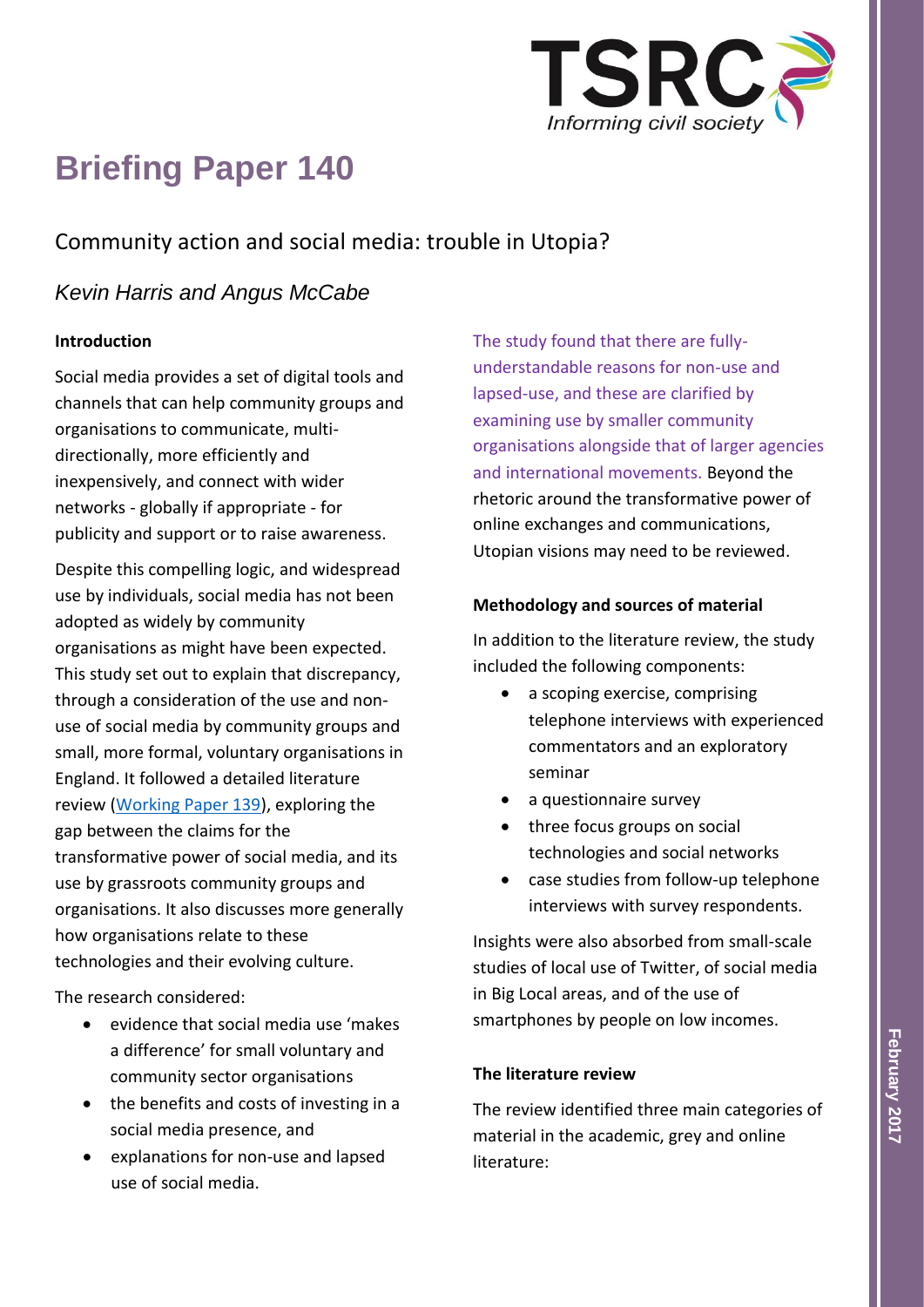- a broad body of sociological work which argues for the transformative power of digital media, in challenging hierarchies and helping to organise protest and social action at a national and international level;
- a narrower literature on the adoption of social media by formal voluntary organisations: this material is dominated by uses for marketing and fundraising;
- a smaller literature on the use of social media for community development and at neighbourhood level.

Two points about the community and voluntary sector literature are noteworthy. First, among academic sources, just eight journals that could be said to be representative of the sector provided a mere 14 items - around three per cent of the total material captured for the bibliography. Secondly, when reference is made to the potential for digital media to contribute to campaigning and activism, authors turn to examples of international or national online movements rather than local communitybased action. This accentuates the striking lack of local-level studies, for example of Facebook use among community groups.

The close association of social media with large-scale protest movements and campaigns is evident. Questions remain around the extent to which genuine empowerment and social change has resulted.

The association of social media with neoliberalism is also well-documented, raising questions with regard to the values embedded in the systems from which enhanced levels of participation and engagement are expected to flow. While it seems that this issue influences individual choice (sometimes through the outright rejection of social media) there is little to suggest that it is widely-discussed among groups and organisations.

Social media is recognised as part of a blending of collective action with 'connective action' – for which the formative element is personalised sharing, resulting in actions and content being distributed widely across social networks. Networked individuals may now carry out community action roles - such as awareness-raising, stimulating and coordinating reactions, feeding traditional media, and provoking policy – more, and more efficiently, than organisations. This raises questions about the future role of organisations and groups, especially where campaigns and protests are concerned. Individualism does not necessarily imply the loss of collective identity. However, the expression of collective identity does not necessarily require a significant role for organisations, or even groups.

#### **Understanding non-use and lapsed use**

The rhetoric surrounding social media carries two implied assumptions. First, that the benefits are universal - that social media is of value to all kinds of organisation and group, as well as to individuals. Secondly, that non-use is irrational and that people may just need sympathetic introduction to the technologies to overcome apprehension or ignorance.

This research suggests that these assumptions can be challenged. Lapsed-use and non-use appear mainly to be a story of willingness undermined by insufficient capacity, inappropriate organisational 'fit', and lack of expertise in the face of 'difficult' technology; compounded by the absence of impact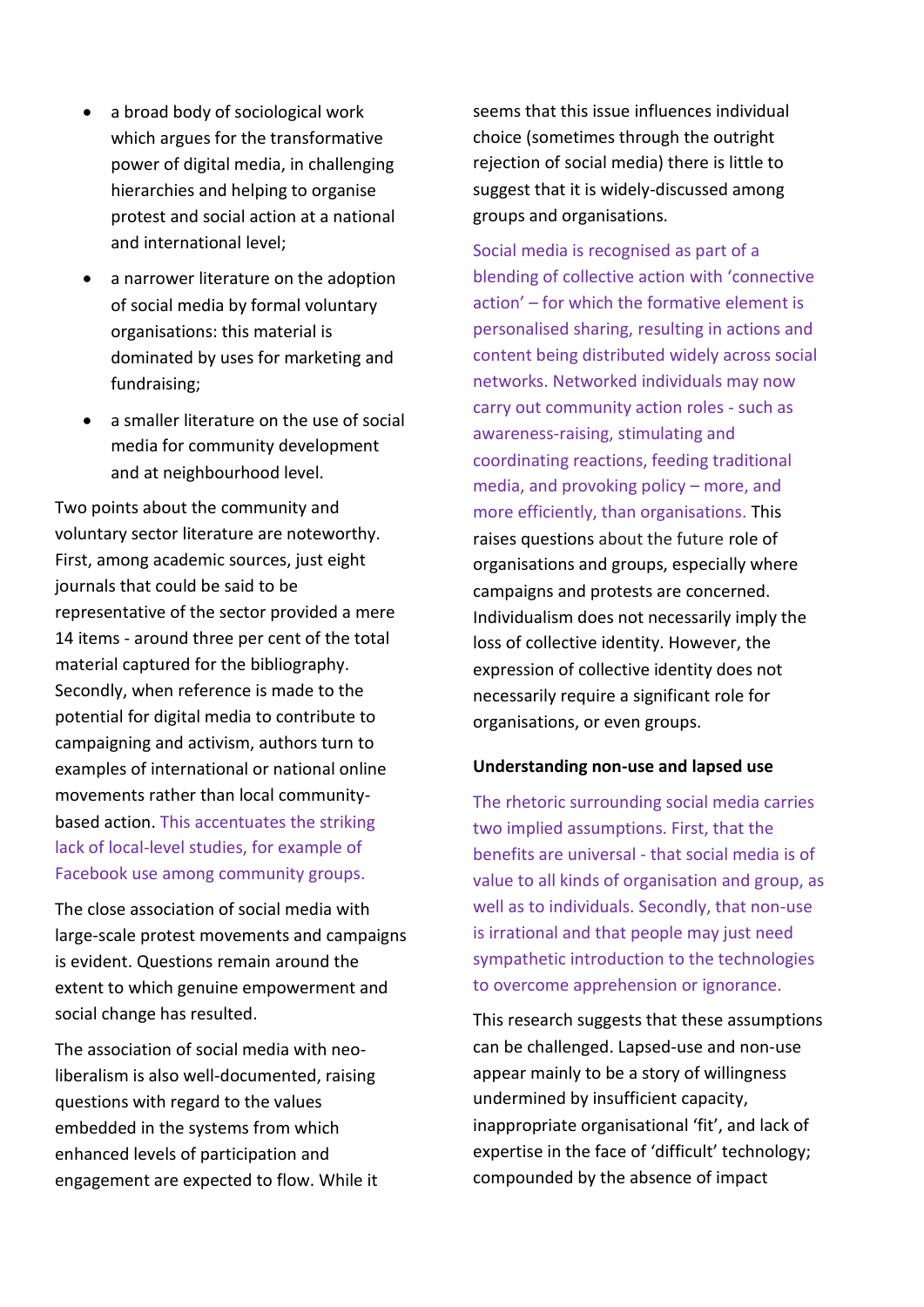measures. Non-use can be an informed choice and/or a realistic reflection of juggled priorities in pressured circumstances.

Both the literature review and the primary research indicate that non-use is complex. Various explanations or justifications are put forward:

- *'No-one here knows how to use it'*
- *'Few of the people we work with are using these media'*
- *'Not the best use of our time'*
- lack of understanding and basic skills
- lack of resources
- lack of perceived usefulness
- inability to measure and demonstrate the return on investment.

The particular pressures on community and voluntary organisations have to be taken into account. Several respondents reported 'burned finger' experiences, typically after social media channels had been established by a volunteer or intern who then left. While this can be seen as an endemic problem within the community and voluntary sector, reflecting resource shortages, it also illustrates the awkwardness of the technology, which is far from transparent to the novice.

The size and age profile of an organisation can be an explanatory factor. Small associations with few active volunteers might not gain much from adopting social media. In some cases - a community gardening group, for example - social media may add little to the organisation's purpose and activities. It is apparent that there are rational cost-benefit decisions being taken, often under pressure, that effectively consign social media to the 'nice-to-have' category.

The specific circumstances of individual organisations will dictate the priorities of energy and time, but many would likely make progress with social media if (a) the technologies were less awkward to use, and (b) uncomplicated processes were available for demonstrating impact. Whilst this may change with the increasing ubiquity of smartphones, non-use and lapsed use cannot simply be regarded as irrational or outdated.

## **How social media is seen in the community sector**

Generally, respondents seemed to be persuaded by the logic of social technologies: it is appreciated that they accelerate communication and offer the potential to reach new, possibly wider and more influential, audiences. Social media is far from being a universal benefit, but is something that requires a degree of faith as well as cautious investment of effort and time; with technological and associated challenges, and benefits that may be hard to identify or claim.

## **How community organisations use social media**

The research has shown the need to look more closely at organisations' *capacity* to adopt and exploit social media. There is no consensus on the use of organisational or personal accounts; nor concerning the need for an organisational policy or strategy. Groups and organisations seemed not to be concerned if they are using social media more in 'broadcast mode' than for engagement and relationship-building, whereas expert commentators felt that there were grounds for criticising this. Lack of expertise, and social media not being an appropriate 'fit' for the organisation's role or clients, emerged as the main reasons for non-use in this study.